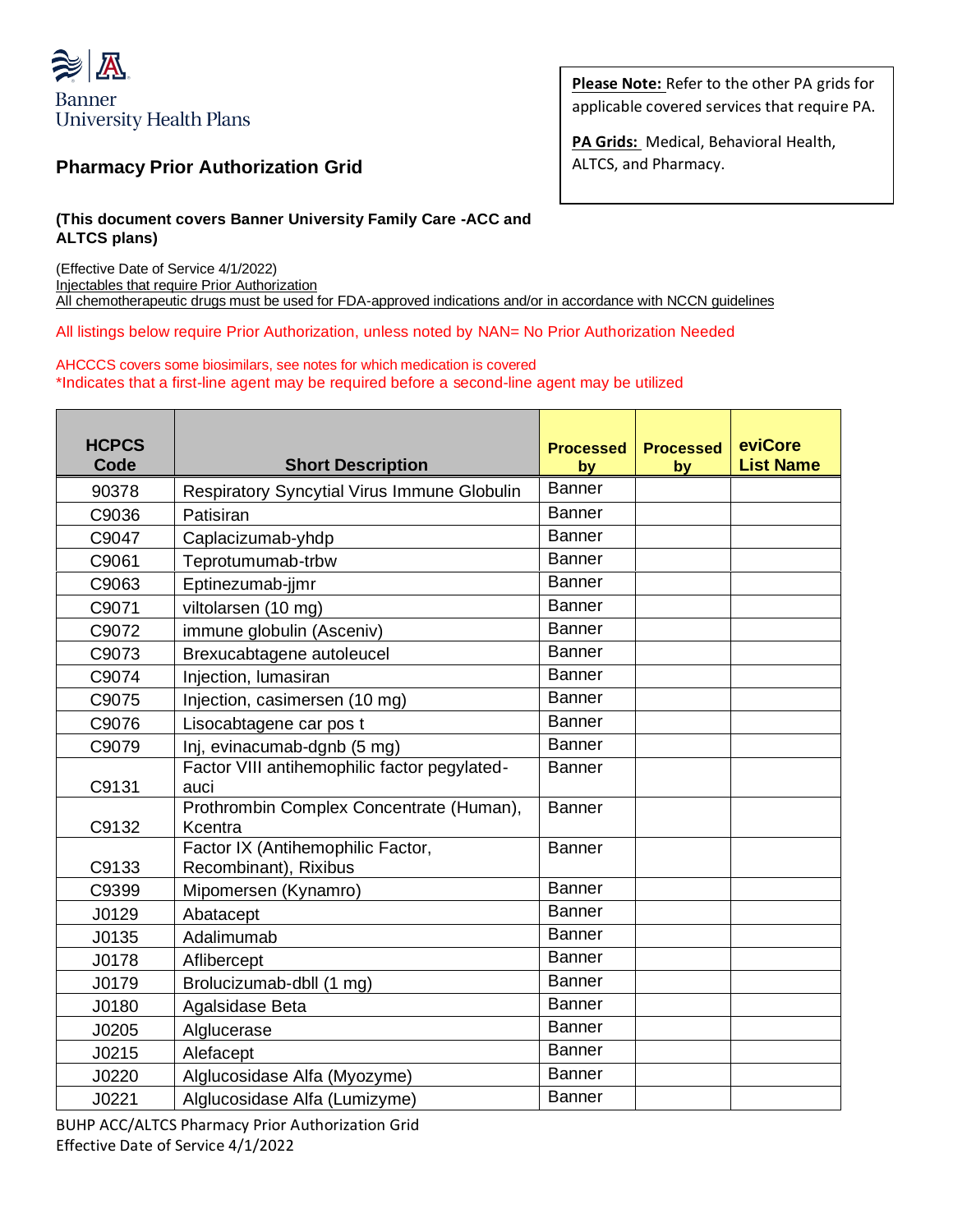| J0222 | Patisiran (0.1 mg)                                              | <b>Banner</b> |         |                |
|-------|-----------------------------------------------------------------|---------------|---------|----------------|
| J0223 | Givosiran (0.5 mg)                                              | <b>Banner</b> |         |                |
| J0224 | Inj. Lumasiran (0.5 mg)                                         | Banner        |         |                |
| J0256 | Alpha 1-Proteinase Inhibitor                                    | <b>Banner</b> |         |                |
| J0257 | Alpha 1-Proteinase Inhibitor (Glassia)                          | <b>Banner</b> |         |                |
| J0275 | <b>Alprostadil Urethral Suppository</b>                         | <b>Banner</b> |         |                |
| J0490 | <b>Belimumab</b>                                                | Banner        |         |                |
| J0517 | Benralizumab                                                    | <b>Banner</b> |         |                |
| J0567 | Cerliponase alfa                                                | <b>Banner</b> |         |                |
| J0570 | <b>Buprenorphine implant</b>                                    | <b>Banner</b> |         |                |
| J0584 | Burosumab-twza                                                  | <b>Banner</b> |         |                |
| J0585 | Onabotulinumtoxina (Botox)                                      | <b>Banner</b> |         |                |
| J0586 | Abobotulinumtoxina (Dysport)                                    | <b>Banner</b> |         |                |
| J0587 | Rimabotulinumtoxinb (Myobloc)                                   | <b>Banner</b> |         |                |
| J0588 | Incobotulinumtoxina (Xeomin)                                    | <b>Banner</b> |         |                |
| J0593 | Lanadelumab-flyo                                                | <b>Banner</b> |         |                |
| J0597 | C-1 Esterase Inhibitor (Berinert)                               | <b>Banner</b> |         |                |
| J0598 | C-1 Esterase Inhibitor (Cinryze)                                | <b>Banner</b> |         |                |
| J0599 | C-1 Esterase inhibitor (Haegarda)                               | <b>Banner</b> |         |                |
| J0640 | Leucovorin                                                      |               | eviCore | <b>MED ONC</b> |
| J0641 | Fusilev                                                         |               | eviCore | <b>MED ONC</b> |
| J0642 | Levoleucovorin (Khapzory)                                       |               | eviCore | <b>MED ONC</b> |
| J0693 | Injection, cefiderocol (5 mg)                                   | <b>Banner</b> |         |                |
| J0717 | Certolizumab Pegol (Cimzia)                                     | <b>Banner</b> |         |                |
| J0725 | Chorionic Gonadotropin                                          | <b>Banner</b> |         |                |
| J0741 | cabotegravir/rilpivrine (Cabenuva)                              | <b>Banner</b> |         |                |
| J0775 | Collagenase, Clostridium Histolyticum                           | <b>Banner</b> |         |                |
| J0791 | Crizanlizumab-tmca (5 mg)                                       | <b>Banner</b> |         |                |
| J0800 | Corticotropin                                                   | <b>Banner</b> |         |                |
| J0881 | Darbepoetin alfa                                                |               | eviCore | <b>MED ONC</b> |
| J0885 | Epoetin alfa Retacrit preferred                                 | <b>Banner</b> |         |                |
| J0888 | Epoetin beta Retacrit preferred                                 | <b>Banner</b> |         |                |
| J0896 | Luspatercept-aamt (0.25mg)                                      | <b>Banner</b> |         |                |
| J0897 | Denosumab zoledronic acid preferred NAN                         |               | eviCore | <b>MED ONC</b> |
| J0900 | Testosterone Enanthate/Estradiol Valerate                       | <b>Banner</b> |         |                |
| J1060 | Testosterone Cypionate/Estradiol Cypionate                      | <b>Banner</b> |         |                |
| J1070 | Testosterone Cypionate, up to 1 mg                              | <b>Banner</b> |         |                |
| J1071 | Testerone Cypionate (1 mg)                                      | <b>Banner</b> |         |                |
| J1080 | Testosterone Cypionate (200 mg)                                 | <b>Banner</b> |         |                |
|       | Dexamethasone 9 percent, intraocular (1                         | <b>Banner</b> |         |                |
| J1095 | mcg)                                                            |               |         |                |
| J1096 | Dexamethasone, lacrimal ophthalmic insert<br>$(0.1 \text{ mg})$ | <b>Banner</b> |         |                |
| J1290 | Ecallantide                                                     | <b>Banner</b> |         |                |
| J1300 | Eculizumab                                                      | <b>Banner</b> |         |                |
| J1301 | Edaravone                                                       | <b>Banner</b> |         |                |
|       |                                                                 |               |         |                |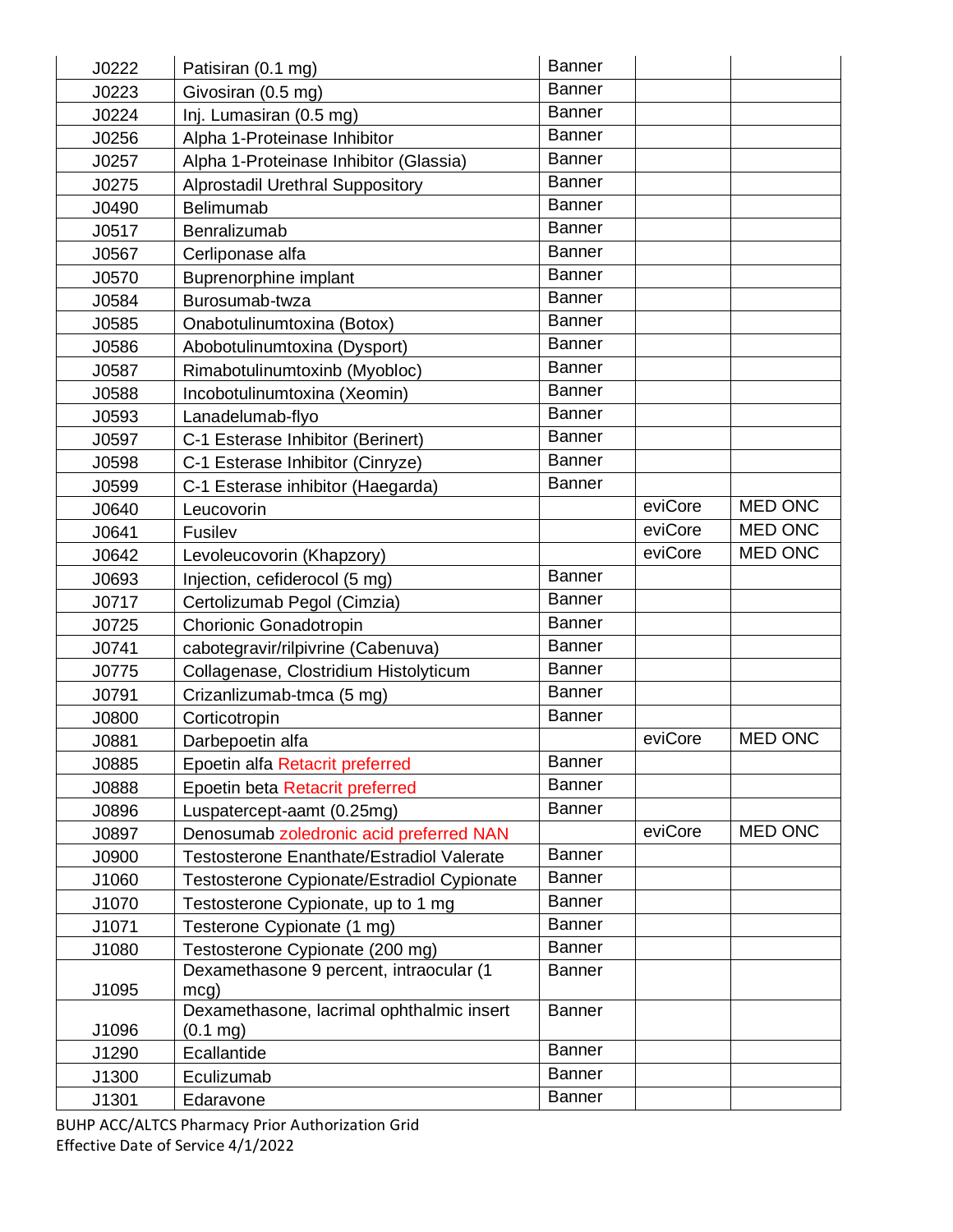| J1303 | Ravulizumab-cwvz                                         | <b>Banner</b> |         |                |
|-------|----------------------------------------------------------|---------------|---------|----------------|
| J1322 | Elosulfase Alfa                                          | <b>Banner</b> |         |                |
| J1324 | Enfuvirtide                                              | Banner        |         |                |
| J1325 | Epoprostenol                                             | <b>Banner</b> |         |                |
| J1427 | Injection, viltolarsen                                   | <b>Banner</b> |         |                |
| J1429 | Golodirsen                                               | <b>Banner</b> |         |                |
| J1438 | Etanercept                                               | <b>Banner</b> |         |                |
|       | Ferric carboxymaltos (Injectafer) Ferrlecit,             | <b>Banner</b> |         |                |
| J1439 | Infed, or Venofer preferred NAN                          |               |         |                |
| J1442 | Filgrastim (Neupogen) Preferred                          |               | eviCore | <b>MED ONC</b> |
| J1444 | Ferric pyrophosphate citrate powder                      | <b>Banner</b> |         |                |
|       | Filgrastim (Granix) Neupogen or Nivestym                 |               | eviCore | <b>MED ONC</b> |
| J1447 | <b>Preferred</b>                                         |               | eviCore | <b>MED ONC</b> |
| J1448 | Inj, trilaciclib (1 mg)                                  |               |         |                |
| J1458 | Galsulfase                                               | <b>Banner</b> |         |                |
| J1459 | Immune Globulin (Privigen) Preferred                     | <b>Banner</b> |         |                |
| J1460 | Gamma Globulin (GamaStan)                                | <b>Banner</b> |         |                |
| J1554 | Immune Globulin (asceniv)                                | <b>Banner</b> |         |                |
| J1555 | Immune Globulin SQ (Cuvitru)                             | <b>Banner</b> |         |                |
| J1556 | Immune Globulin (Bivigam) Preferred                      | <b>Banner</b> |         |                |
| J1557 | Immune Globulin (Gammaplex)                              | <b>Banner</b> |         |                |
| J1558 | Immune Globulin (Xembify)                                | <b>Banner</b> |         |                |
| J1559 | Immune Globulin (Hizentra) Preferred                     | <b>Banner</b> |         |                |
|       | Gamma Globulin (Gammunex, Gammaked)                      | <b>Banner</b> |         |                |
| J1560 | Preferred<br>Immune Globulin (Gamunex/Gamunex-           | <b>Banner</b> |         |                |
| J1561 | C/Gammaked) Preferred                                    |               |         |                |
| J1562 | Immune Globulin (Vivaglobin)                             | <b>Banner</b> |         |                |
| J1566 | Immune Globulin NOS powder                               | <b>Banner</b> |         |                |
| J1568 | Immune Globulin (Octagam)                                | <b>Banner</b> |         |                |
|       | Immune Globulin (Gammagard Liquid)                       | <b>Banner</b> |         |                |
| J1569 | Preferred                                                |               |         |                |
| J1572 | Immune Globulin (Flebogamma/Flebogamma<br>Dif) Preferred | <b>Banner</b> |         |                |
| J1599 | Immune Globulin NOS non-lyophilized                      | <b>Banner</b> |         |                |
| J1602 | Golimumab (Simponi Aria)                                 | <b>Banner</b> |         |                |
| J1620 | Gonadorelin                                              | <b>Banner</b> |         |                |
| J1628 | Guselkumab                                               | Banner        |         |                |
| J1640 | Hemin                                                    | Banner        |         |                |
| J1726 | Hydroxyprogesterone Caproate (Makena)                    | <b>Banner</b> |         |                |
|       | Hydroxyprogesterone Caproate (not                        | <b>Banner</b> |         |                |
| J1729 | otherwise specified)                                     |               |         |                |
| J1740 | Ibandronate                                              | Banner        |         |                |
| J1743 | Idursulfase                                              | <b>Banner</b> |         |                |
| J1744 | Icatibant                                                | <b>Banner</b> |         |                |
|       | Infliximab (Remicade & INFLIXIMAB) Avsola                | <b>Banner</b> |         |                |
| J1745 | Preferred                                                |               |         |                |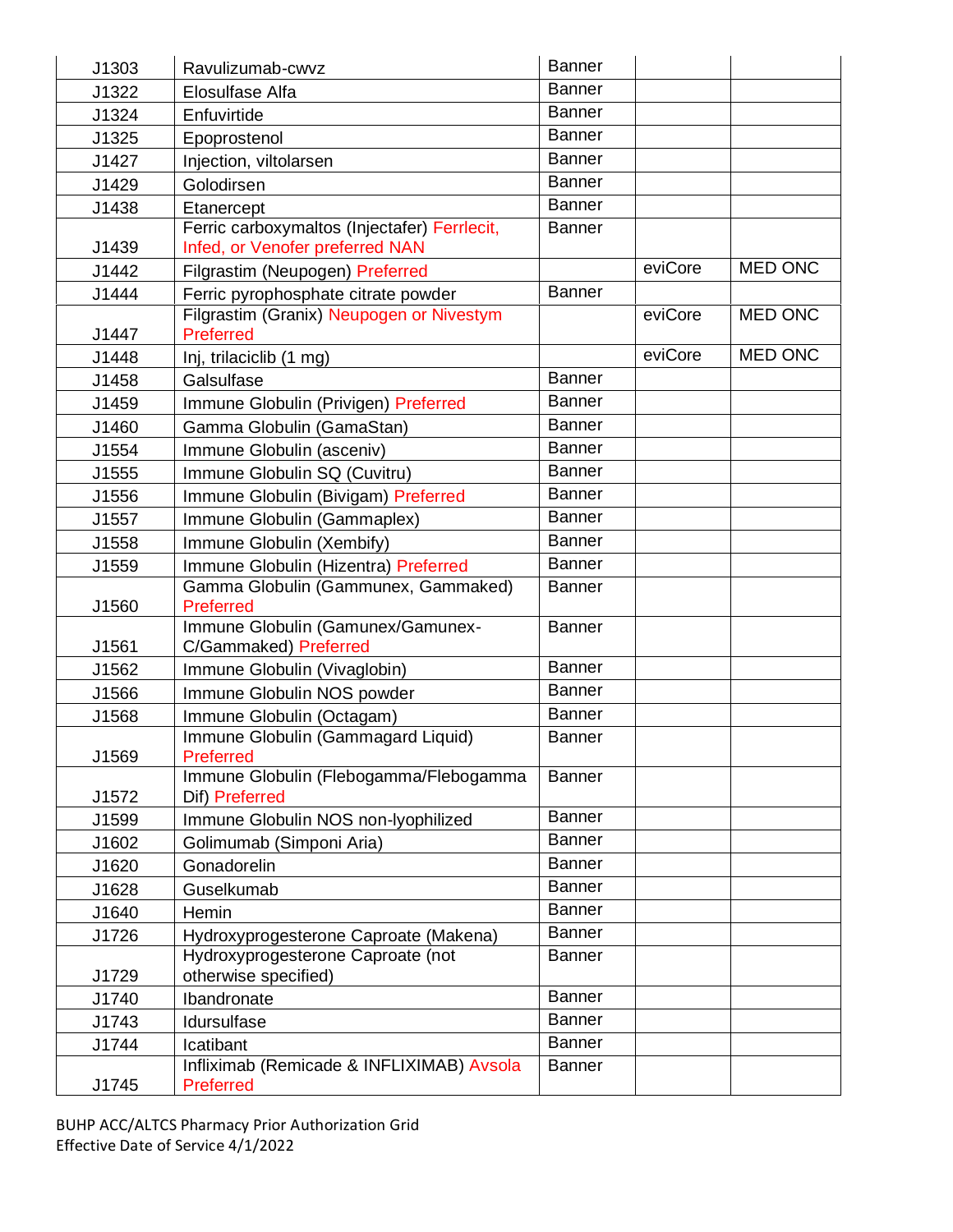| J1786 | Imiglucerase                             | <b>Banner</b> |         |                |
|-------|------------------------------------------|---------------|---------|----------------|
| J1823 | Injection, inebilizumab-cdon             | <b>Banner</b> |         |                |
| J1930 | Lanreotide                               |               | eviCore | <b>MED ONC</b> |
| J1931 | Laronidase                               | Banner        |         |                |
| J1943 | Aripiprazole lauroxil, (Aristada initio) | Banner        |         |                |
| J1944 | Aripiprazole lauroxil, (Aristada)        | <b>Banner</b> |         |                |
| J1950 | Leuprolide (3.75mg)                      | <b>Banner</b> |         |                |
| J1951 | Fensolvi (0.25 mg)                       |               | eviCore | <b>MED ONC</b> |
| J2062 | Loxapine for inhalation                  | Banner        |         |                |
| J2170 | Mecasermin                               | <b>Banner</b> |         |                |
| J2182 | Mepolizumab                              | <b>Banner</b> |         |                |
| J2212 | Methylnaltrexone                         | <b>Banner</b> |         |                |
| J2323 | Natalizumab                              | <b>Banner</b> |         |                |
| J2326 | Trientine (Sprinraza)                    | <b>Banner</b> |         |                |
| J2350 | Ocrelizumab                              | <b>Banner</b> |         |                |
| J2353 | Octreotide                               |               | eviCore | <b>MED ONC</b> |
| J2357 | Omalizumab                               | <b>Banner</b> |         |                |
| J2502 | Pasireotide Long Acting                  | <b>Banner</b> |         |                |
| J2503 | Macugen                                  | <b>Banner</b> |         |                |
|       | pegfilgrastim (Neulasta)                 |               | eviCore | <b>MED ONC</b> |
| J2506 | Fulphila/Udenyca/Nyvepria Preferred      |               |         |                |
| J2724 | Protein C, Human (Ceprotin)              | <b>Banner</b> |         |                |
| J2778 | Ranibizumab                              | <b>Banner</b> |         |                |
| J2786 | Reslizumab                               | <b>Banner</b> |         |                |
| J2796 | <b>Romiplostim Preferred</b>             | Banner        |         |                |
| J2798 | Risperidone, (Perseris)                  | <b>Banner</b> |         |                |
| J2820 | Sargramostim (Leukine)                   |               | eviCore | <b>MED ONC</b> |
| J2840 | Sebelipase alfa                          | Banner        |         |                |
| J2940 | Somatrem                                 | <b>Banner</b> |         |                |
| J2941 | Somatropin                               | <b>Banner</b> |         |                |
| J3031 | Fremanezumab-vfrm                        | Banner        |         |                |
| J3060 | Taliglucerase Alfa                       | <b>Banner</b> |         |                |
| J3110 | Teriparatide                             | <b>Banner</b> |         |                |
| J3111 | Romosozumab-aqqg                         | <b>Banner</b> |         |                |
| J3121 | <b>Testerone Enanthate</b>               | Banner        |         |                |
| J3145 | <b>Testerone Undecanoate</b>             | <b>Banner</b> |         |                |
| J3245 | Tildrakizumab                            | <b>Banner</b> |         |                |
| J3262 | Tocilizumab                              |               | eviCore | MED ONC        |
| J3285 | Treprostinil                             | Banner        |         |                |
| J3304 | Zilretta                                 | <b>Banner</b> |         |                |
| J3315 | <b>Triptorelin Pamoate</b>               |               | eviCore | MED ONC        |
| J3358 | Ustekinumab                              | Banner        |         |                |
| J3380 | Vedolizumab                              | Banner        |         |                |
| J3385 | Velaglucerase alfa                       | Banner        |         |                |
| J3396 | Visudyne                                 | <b>Banner</b> |         |                |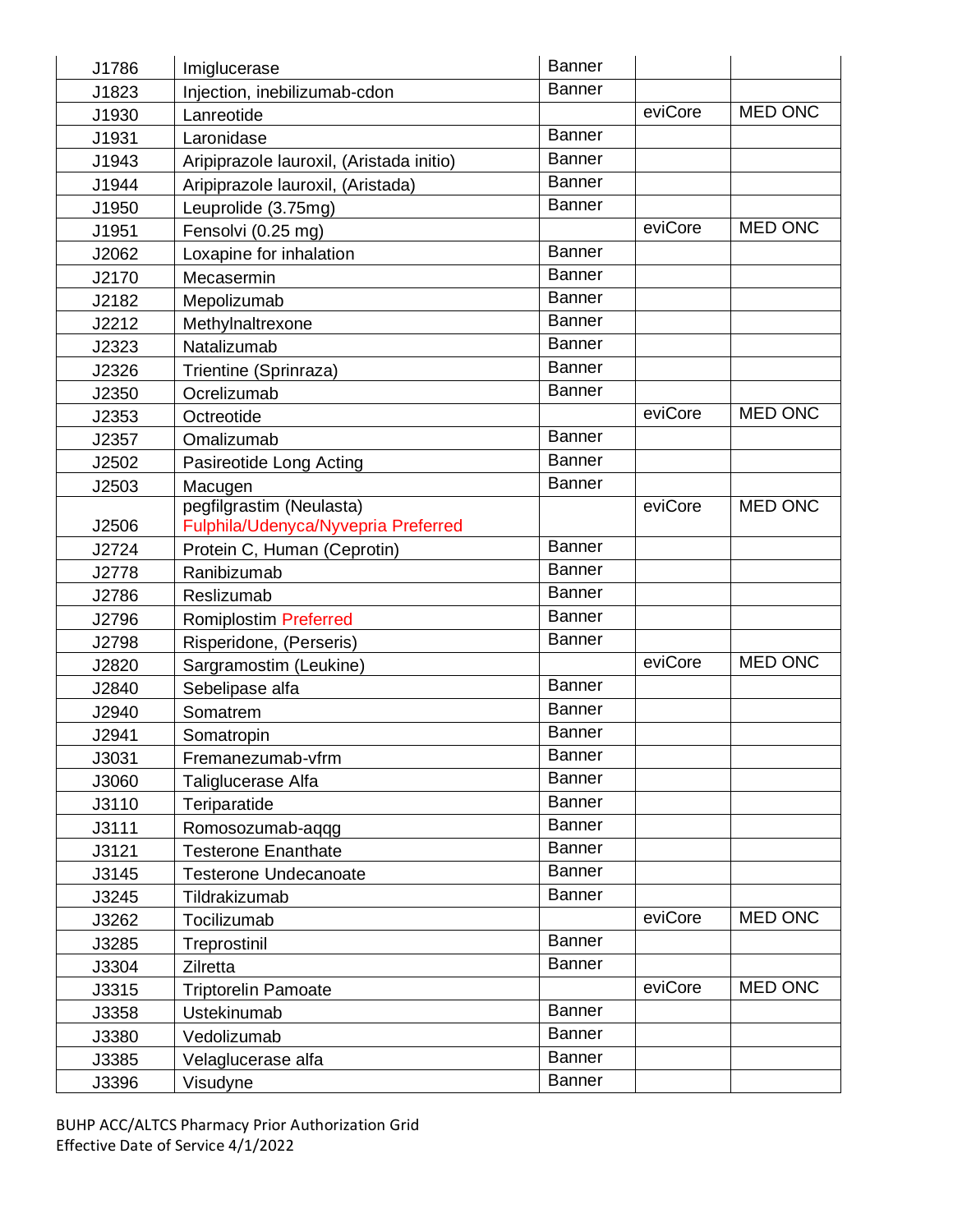| J3397 | Vestronidase alfa-vjbk                                                 | <b>Banner</b> |  |
|-------|------------------------------------------------------------------------|---------------|--|
|       | Voretigene neparvovec-rzyl, 1 billion vector                           | <b>Banner</b> |  |
| J3398 | genomes                                                                |               |  |
|       | onasemnogene abeparvovec-xioi, per                                     | <b>Banner</b> |  |
| J3399 | treatment, up to 5x10^15 vector genomes                                |               |  |
| J3490 | Drugs Unclassified Injection when billed value<br>exceeds \$400        | <b>Banner</b> |  |
|       | Drugs Unclassified Biologic when billed value                          | <b>Banner</b> |  |
| J3590 | exceeds \$400                                                          |               |  |
| J7168 | Prothrombin complex kcentra                                            | <b>Banner</b> |  |
|       | Coagulation factor xa (recombinant),                                   | Banner        |  |
| J7169 | inactivated-zhzo (Andexxa)                                             |               |  |
| J7170 | Emicizumab kxwh                                                        | <b>Banner</b> |  |
| J7175 | Factor X (human)                                                       | <b>Banner</b> |  |
|       | Von Willebrand factor recombinant                                      | <b>Banner</b> |  |
| J7179 | (Vonvendi)                                                             |               |  |
| J7180 | Factor XIII Antihemophilic Factor                                      | <b>Banner</b> |  |
| J7181 | Factor XIII recombinant a-subunit                                      | <b>Banner</b> |  |
| J7182 | Factor VIII recombinant (Novoeight)                                    | Banner        |  |
| J7183 | Von Willebrand Factor Complex, human<br>(Wilate)                       | <b>Banner</b> |  |
| J7185 | Factor VIII recombinant (Xyntha)                                       | <b>Banner</b> |  |
|       | Antihemophilic VIII/Von Willebrand Factor                              | <b>Banner</b> |  |
| J7186 | Complex                                                                |               |  |
| J7187 | Von Willebrand Factor Complex (Humate-P)                               | <b>Banner</b> |  |
| J7188 | Factor VIII recombinant porcine (Obizur)                               | <b>Banner</b> |  |
|       | Factor VIIA (Antihemophilic Factor,                                    | <b>Banner</b> |  |
| J7189 | Recombinant)                                                           |               |  |
| J7190 | Factor VIII (Antihemophilic Factor, Human)                             | Banner        |  |
| J7191 | Factor VIII porcine (Hyate C)                                          | <b>Banner</b> |  |
|       | Factor VIII (Antihemophilic Factor,                                    | <b>Banner</b> |  |
| J7192 | <b>Recombinant) NOS</b><br>Factor IX (Antihemophilic Factor, Purified, | Banner        |  |
| J7193 | Nonrecombinant)                                                        |               |  |
| J7194 | Factor IX Complex                                                      | <b>Banner</b> |  |
|       | Factor IX (Antihemophilic Factor,                                      | <b>Banner</b> |  |
| J7195 | Recombinant) NOS                                                       |               |  |
| J7198 | Antiinhibitor                                                          | <b>Banner</b> |  |
| J7199 | <b>Hemophilia Clotting Factor NOS</b>                                  | <b>Banner</b> |  |
| J7200 | Factor IX recombinant (Rixubis)                                        | <b>Banner</b> |  |
| J7201 | Factor IX recombinant (Alprolix)                                       | <b>Banner</b> |  |
| J7202 | Factor IX (Idelvion)                                                   | <b>Banner</b> |  |
| J7203 | Injection factor ix, (Rebinyn)                                         | <b>Banner</b> |  |
| J7204 | Factor VIII, antihemophilic factor (Esperoct)                          | <b>Banner</b> |  |
| J7205 | Factor VIII FC Fusion protien recombinant                              | <b>Banner</b> |  |
| J7207 | Factor VIII pegylated                                                  | <b>Banner</b> |  |
| J7208 | Factor VIII pegylated aucl                                             | Banner        |  |
| J7209 | Factor VIII (Nuwiq)                                                    | <b>Banner</b> |  |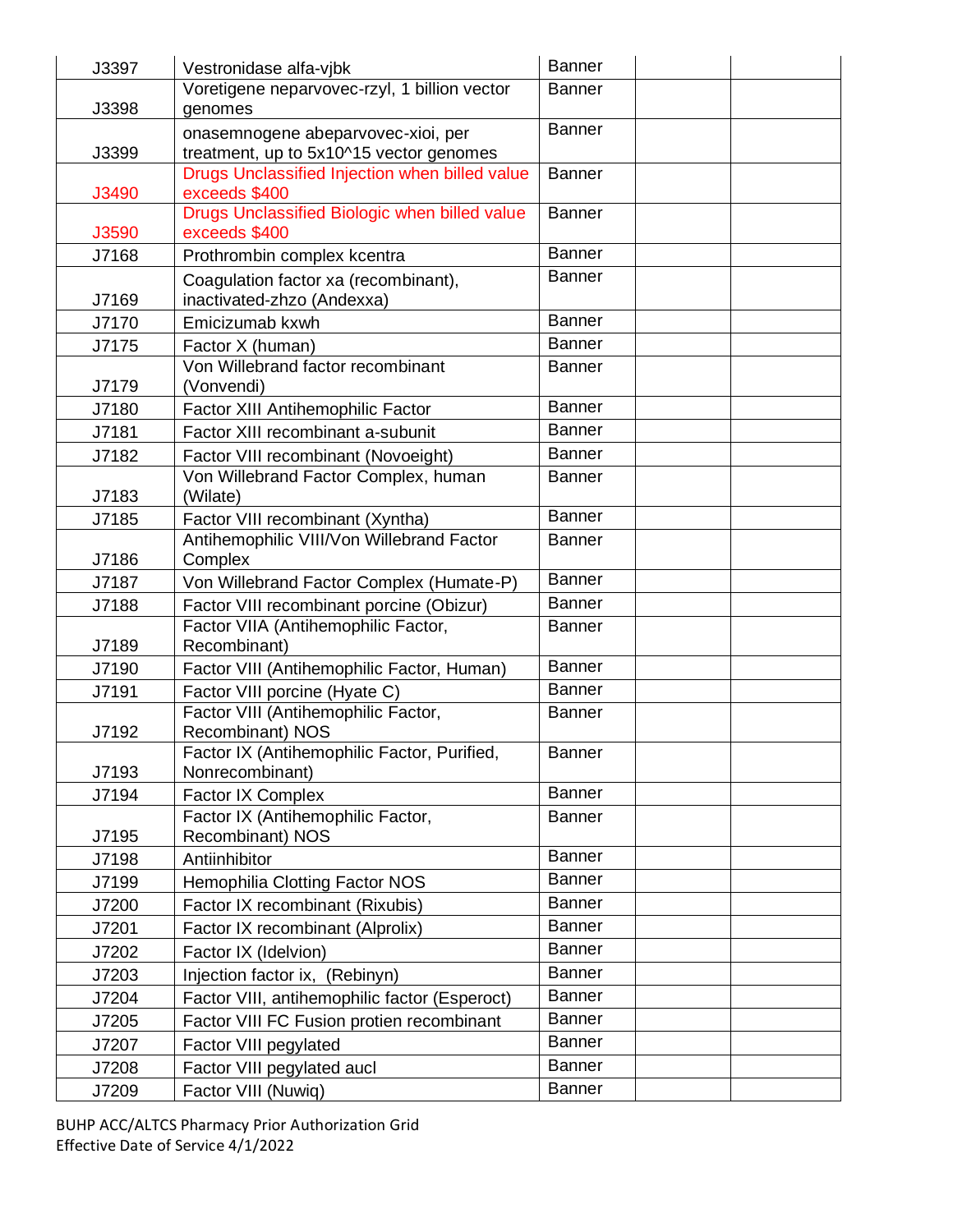| J7210 | Factor VIII (Afstyla)                                                    | <b>Banner</b> |         |                |
|-------|--------------------------------------------------------------------------|---------------|---------|----------------|
| J7211 | Factor VIII (Kovaltry)                                                   | <b>Banner</b> |         |                |
| J7212 | Factor viia recomb sevenfact                                             | <b>Banner</b> |         |                |
| J7311 | Fluocinolone acetonide implt (Retisert)                                  | <b>Banner</b> |         |                |
| J7312 | Dexamethasone intravitreal implant<br>(Ozurdex)                          | <b>Banner</b> |         |                |
| J7313 | Fluocinolone intravitreal implant (Illuvien)                             | <b>Banner</b> |         |                |
| J7314 | Fluocinolone intravitreal implant (Yutiq)                                | <b>Banner</b> |         |                |
| J7316 | Ocriplasmin                                                              | <b>Banner</b> |         |                |
| J7318 | Hyaluronan or derivative (Durolane)                                      | <b>Banner</b> |         |                |
| J7320 | Hyaluronan or derivative (Genvisc)                                       | <b>Banner</b> |         |                |
| J7321 | Hyaluronan or derivative (Hyalgan or<br>Supartz)                         | <b>Banner</b> |         |                |
| J7322 | Hyaluronan or derivative (Hymovis)                                       | <b>Banner</b> |         |                |
| J7323 | Hyaluronan or derivative (Euflexxa)                                      | <b>Banner</b> |         |                |
| J7324 | Hyaluronan or derivative (Orthovisc)                                     | <b>Banner</b> |         |                |
| J7325 | Hyaluronan or derivative (Synvisc Or<br>Synvisc-One)                     | <b>Banner</b> |         |                |
| J7326 | Hyaluronan or derivative (Gel-One)                                       | <b>Banner</b> |         |                |
| J7327 | Hyaluronan or derivative (Monovisc)                                      | <b>Banner</b> |         |                |
| J7328 | Hyaluronan or derivative (Gel-Syn)                                       | <b>Banner</b> |         |                |
| J7329 | Hyaluronan or derivative, (Trivisc)                                      | <b>Banner</b> |         |                |
| J7331 | Hyaluronan or derivative, (Synojoynt)                                    | <b>Banner</b> |         |                |
| J7332 | Triluron                                                                 | <b>Banner</b> |         |                |
| J7333 | Hyaluronan or derivative (Visco-3)                                       | <b>Banner</b> |         |                |
| J7335 | Capsaicin 8% Patch                                                       | <b>Banner</b> |         |                |
| J7336 | Capsaicin 8% Patch, Per Sq Cm                                            | <b>Banner</b> |         |                |
| J7352 | Afamelanotide implant                                                    | <b>Banner</b> |         |                |
| J7402 | Mometasone furoate sinus implant (Sinuva)                                | <b>Banner</b> |         |                |
| J7605 | <b>Brovana</b>                                                           | <b>Banner</b> |         |                |
| J7639 | Dornase Alfa, Inhalation                                                 | <b>Banner</b> |         |                |
| J7682 | Tobramycin, Inhalation                                                   | <b>Banner</b> |         |                |
| J7699 | <b>NOC Drugs, Inhalation Solution Administered</b><br><b>Through DME</b> | <b>Banner</b> |         |                |
|       | NOC Drugs, Besides Inhalation Drugs,                                     | <b>Banner</b> |         |                |
| J7799 | <b>Administered Through DME</b>                                          |               |         |                |
| J7886 | Treprostinil, Inhalation                                                 | Banner        |         |                |
| J7999 | <b>Compounded Drug, NOC</b>                                              | <b>Banner</b> |         |                |
| J8655 | Netupitant and palonosetron                                              | <b>Banner</b> |         |                |
| J9000 | Doxorubicin                                                              |               | eviCore | <b>MED ONC</b> |
| J9034 | Bendamustine (Bendeka)                                                   |               | eviCore | <b>MED ONC</b> |
| J9037 | Injection, belantamab mafodontin-blmf                                    |               | eviCore | <b>MED ONC</b> |
| J9144 | Daratumumab, hyaluronidase                                               |               | eviCore | <b>MED ONC</b> |
| J9145 | Daratumumab                                                              |               | eviCore | MED ONC        |
| J9171 | Docetaxel                                                                |               | eviCore | MED ONC        |
| J9176 | Elotuzumab                                                               |               | eviCore | MED ONC        |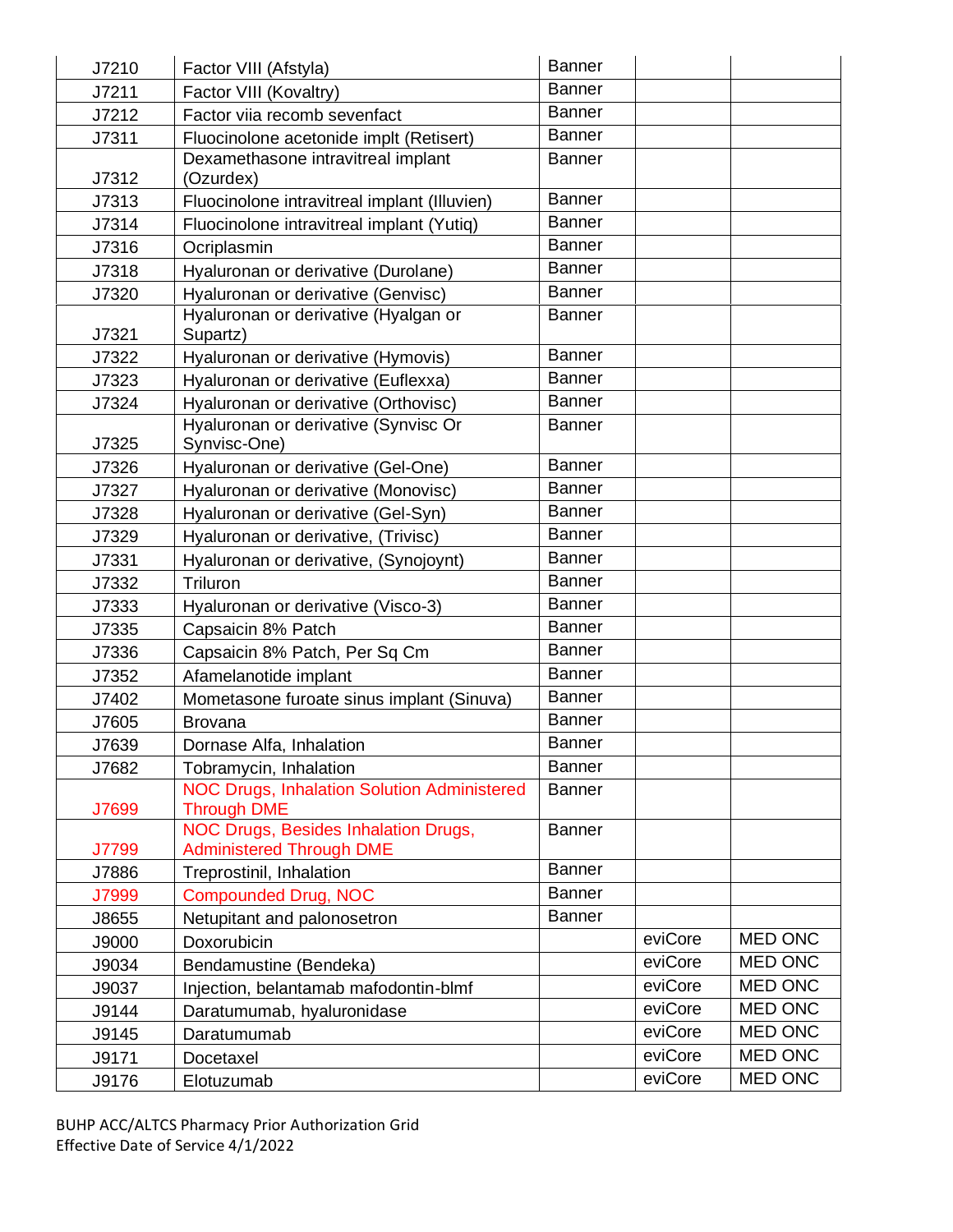| J9205        | Irinotecan liposome                                               |               | eviCore | <b>MED ONC</b> |
|--------------|-------------------------------------------------------------------|---------------|---------|----------------|
| J9223        | Inj. Lurbinectedin                                                |               | eviCore | <b>MED ONC</b> |
| J9247        | Inj, melphalan flufen (1 mg)                                      |               | eviCore | <b>MED ONC</b> |
| J9264        | Abraxane                                                          |               | eviCore | <b>MED ONC</b> |
| J9267        | Paclitaxel                                                        |               | eviCore | <b>MED ONC</b> |
| J9281        | Mitomycin instillation                                            |               | eviCore | <b>MED ONC</b> |
| J9295        | Necitumumab                                                       |               | eviCore | <b>MED ONC</b> |
| J9316        | Pertuzu, trastuzu                                                 |               | eviCore | <b>MED ONC</b> |
| J9317        | Sacituzumab govitecan-hziy                                        |               | eviCore | <b>MED ONC</b> |
| J9325        | Talimogene                                                        |               | eviCore | <b>MED ONC</b> |
| J9348        | Injection, naxitamab-gqgk                                         |               | eviCore | <b>MED ONC</b> |
| J9349        | Injection, tafasitamab-cxix                                       |               | eviCore | <b>MED ONC</b> |
| J9352        | Trabectedin                                                       |               | eviCore | <b>MED ONC</b> |
| J9353        | Injection, margetuximab-cmkb                                      |               | eviCore | <b>MED ONC</b> |
| J9370        | Vincristine sulfate                                               |               | eviCore | <b>MED ONC</b> |
| J9371        | Marqibo                                                           |               | eviCore | <b>MED ONC</b> |
|              | Antineoplastic Drugs NOS, when billed value                       |               | eviCore | <b>MED ONC</b> |
| <b>J9999</b> | exceeds \$400                                                     |               |         |                |
|              | Ferumoxytol (Feraheme) Ferrlecit, Infed, or                       | <b>Banner</b> |         |                |
| Q0138        | <b>Venofer preferred NAN</b>                                      | <b>Banner</b> |         |                |
| Q2041        | Axicabtagene (Yescarta)                                           |               |         |                |
| Q2042        | Tisagenlecleucel (Kymriah)                                        | <b>Banner</b> | eviCore | <b>MED ONC</b> |
| Q2050        | <b>Doxil</b>                                                      |               |         |                |
| Q2053        | Brexucabtagene autoleucel                                         | <b>Banner</b> |         |                |
| Q4074        | Iloprost, Inhalation Solution                                     | <b>Banner</b> |         |                |
| Q4082        | Drug Or Biological, NOC                                           | <b>Banner</b> |         |                |
| Q5101        | Filgrastim-sndz (Zarxio) Neupogen or<br><b>Nivestym Preferred</b> |               | eviCore | <b>MED ONC</b> |
| Q5103        | Infliximab (Inflectra) Avsola Preferred                           | <b>Banner</b> |         |                |
| Q5104        | Infliximab (Renflexis) Avsola Preferred                           | <b>Banner</b> |         |                |
| Q5106        | Epoetin alfa-epbx (Retacrit) Preferred                            |               | eviCore | <b>MED ONC</b> |
|              | Bevacizumab-awwb (Mvasi) Avastin                                  |               | eviCore | <b>MED ONC</b> |
| Q5107        | <b>Preferred NAN</b>                                              |               |         |                |
| Q5108        | Pegfilgrastim-jmdb (Fulphila)                                     |               | eviCore | <b>MED ONC</b> |
| Q5109        | Infliximab-qbtx (Ixifi) Avsola Preferred                          | <b>Banner</b> |         |                |
| Q5110        | Filgrastim-aafi (Nivestym) Preferred                              |               | eviCore | <b>MED ONC</b> |
| Q5111        | Pegfilgrastim-cbqv (Udenyca) Preferred                            |               | eviCore | MED ONC        |
|              | Trastuzumab-dkst (Ontruzant) Herceptin                            |               | eviCore | <b>MED ONC</b> |
| Q5112        | <b>Preferred NAN</b>                                              |               |         |                |
| Q5113        | Trastuzumab-pkrb (Herzuma) Herceptin<br><b>Preferred NAN</b>      | <b>Banner</b> |         |                |
| Q5114        | Trastuzumab-dkst (Ogivri) Herceptin<br><b>Preferred NAN</b>       |               | eviCore | <b>MED ONC</b> |
| Q5115        | Rituximab-abbs (Truxima) Rituxan Preferred<br><b>NAN</b>          |               | eviCore | <b>MED ONC</b> |
| Q5116        | Trastuzumab-qyyp (Trazimera) Herceptin<br><b>Preferred NAN</b>    | <b>Banner</b> |         |                |